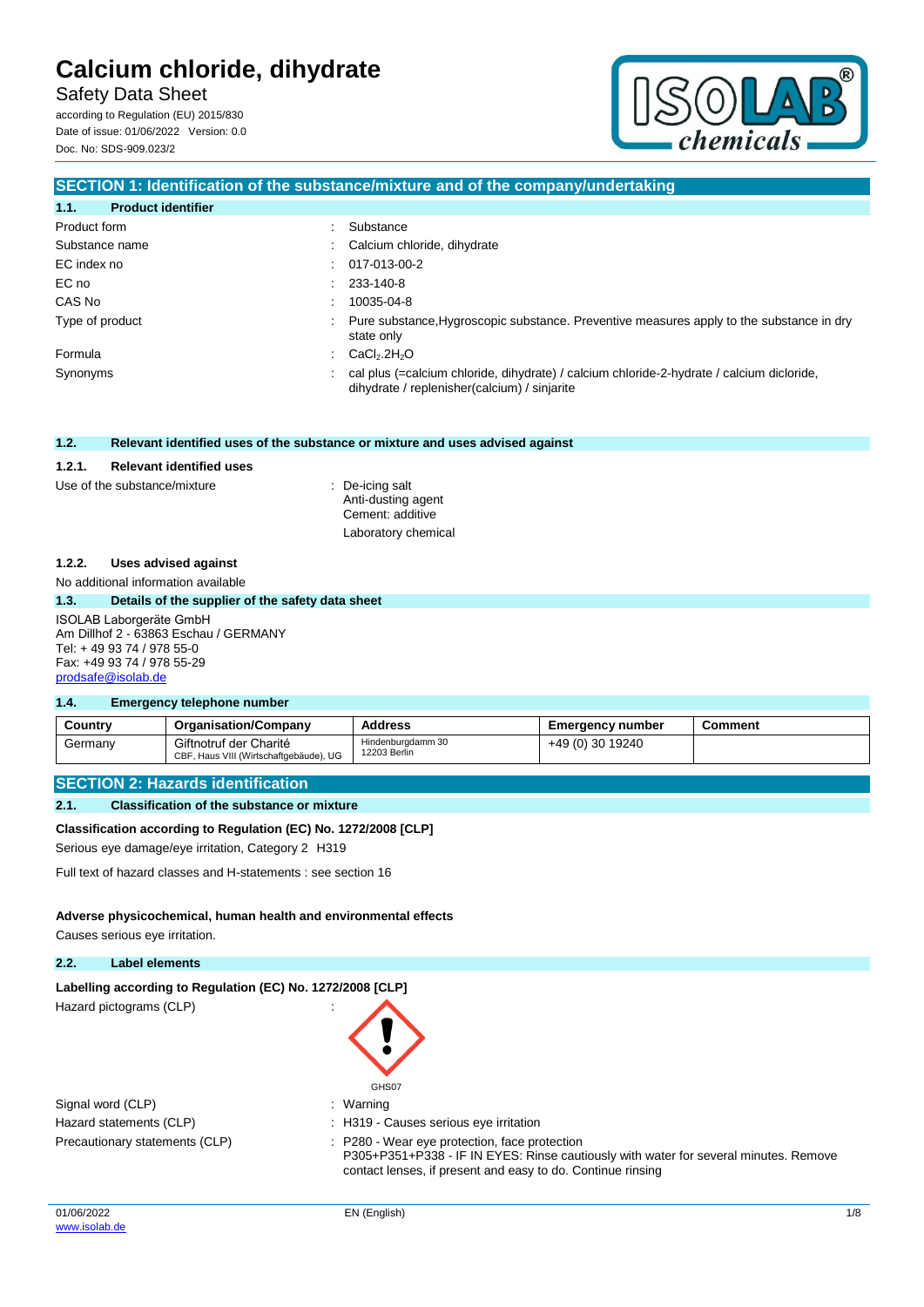## Safety Data Sheet

according to Regulation (EU) 2015/830 Date of issue: 01/06/2022 Version: 0.0 Doc. No: SDS-909.023/2



### **2.3. Other hazards**

No additional information available

| <b>SECTION 3: Composition/information on ingredients</b> |                                                                        |            |                                                                                        |  |
|----------------------------------------------------------|------------------------------------------------------------------------|------------|----------------------------------------------------------------------------------------|--|
| 3.1.<br><b>Substances</b>                                |                                                                        |            |                                                                                        |  |
| <b>Name</b>                                              | <b>Product identifier</b>                                              | %          | <b>Classification</b><br>according to<br><b>Regulation (EC) No.</b><br>1272/2008 [CLP] |  |
| Calcium chloride, dihydrate                              | (CAS No) 10035-04-8<br>(EC no) 233-140-8<br>(EC index no) 017-013-00-2 | $99 - 100$ | Not classified                                                                         |  |

Full text of H-statements: see section 16

### **3.2. Mixtures** Not applicable

|             | <b>SECTION 4: First aid measures</b>                        |                                                                                                                                                                                                                                                                                                                                                                                                                                                                                                                                                                            |
|-------------|-------------------------------------------------------------|----------------------------------------------------------------------------------------------------------------------------------------------------------------------------------------------------------------------------------------------------------------------------------------------------------------------------------------------------------------------------------------------------------------------------------------------------------------------------------------------------------------------------------------------------------------------------|
| 4.1.        | <b>Description of first aid measures</b>                    |                                                                                                                                                                                                                                                                                                                                                                                                                                                                                                                                                                            |
|             | First-aid measures general                                  | Check the vital functions. Unconscious: maintain adequate airway and respiration. Respiratory<br>arrest: artificial respiration or oxygen. Cardiac arrest: perform resuscitation. Victim conscious<br>with laboured breathing: half-seated. Victim in shock: on his back with legs slightly raised.<br>Vomiting: prevent asphyxia/aspiration pneumonia. Prevent cooling by covering the victim (no<br>warming up). Keep watching the victim. Give psychological aid. Keep the victim calm, avoid<br>physical strain. Depending on the victim's condition: doctor/hospital. |
|             | First-aid measures after inhalation                         | Remove the victim into fresh air. Respiratory problems: consult a doctor/medical service.                                                                                                                                                                                                                                                                                                                                                                                                                                                                                  |
|             | First-aid measures after skin contact                       | Rinse with water. Take victim to a doctor if irritation persists.                                                                                                                                                                                                                                                                                                                                                                                                                                                                                                          |
|             | First-aid measures after eye contact                        | Rinse immediately with plenty of water. Do not apply neutralizing agents. Take victim to an<br>ophthalmologist if irritation persists.                                                                                                                                                                                                                                                                                                                                                                                                                                     |
|             | First-aid measures after ingestion                          | Rinse mouth with water. Immediately after ingestion: give lots of water to drink. Do not induce<br>vomiting. Call Poison Information Centre (www.big.be/antigif.htm). Consult a doctor/medical<br>service if you feel unwell. Ingestion of large quantities: immediately to hospital.                                                                                                                                                                                                                                                                                      |
| 4.2.        | Most important symptoms and effects, both acute and delayed |                                                                                                                                                                                                                                                                                                                                                                                                                                                                                                                                                                            |
|             | Symptoms/injuries after inhalation                          | : EXPOSURE TO HIGH CONCENTRATIONS: Coughing. Slight irritation. Runny nose.                                                                                                                                                                                                                                                                                                                                                                                                                                                                                                |
|             | Symptoms/injuries after skin contact                        | Dry skin.                                                                                                                                                                                                                                                                                                                                                                                                                                                                                                                                                                  |
|             | Symptoms/injuries after eye contact                         | Irritation of the eye tissue. Visual disturbances.                                                                                                                                                                                                                                                                                                                                                                                                                                                                                                                         |
|             | Symptoms/injuries after ingestion                           | AFTER ABSORPTION OF HIGH QUANTITIES: Nausea. Vomiting. Abdominal pain.                                                                                                                                                                                                                                                                                                                                                                                                                                                                                                     |
|             | Chronic symptoms                                            | : No effects known.                                                                                                                                                                                                                                                                                                                                                                                                                                                                                                                                                        |
| 4.3.        |                                                             | Indication of any immediate medical attention and special treatment needed                                                                                                                                                                                                                                                                                                                                                                                                                                                                                                 |
|             | Treat symptomatically.                                      |                                                                                                                                                                                                                                                                                                                                                                                                                                                                                                                                                                            |
|             | <b>SECTION 5: Firefighting measures</b>                     |                                                                                                                                                                                                                                                                                                                                                                                                                                                                                                                                                                            |
| 5.1.        | <b>Extinguishing media</b>                                  |                                                                                                                                                                                                                                                                                                                                                                                                                                                                                                                                                                            |
|             | Suitable extinguishing media                                | : Adapt extinguishing media to the environment.                                                                                                                                                                                                                                                                                                                                                                                                                                                                                                                            |
|             | Unsuitable extinguishing media                              | <b>EXTINGUISHING MEDIA FOR SURROUNDING FIRES: Water.</b>                                                                                                                                                                                                                                                                                                                                                                                                                                                                                                                   |
| 5.2.        | Special hazards arising from the substance or mixture       |                                                                                                                                                                                                                                                                                                                                                                                                                                                                                                                                                                            |
| Fire hazard |                                                             | : DIRECT FIRE HAZARD. Non combustible. INDIRECT FIRE HAZARD. Reactions involving a<br>fire hazard: see "Reactivity Hazard".                                                                                                                                                                                                                                                                                                                                                                                                                                                |
|             | Explosion hazard                                            | INDIRECT EXPLOSION HAZARD. Reactions with explosion hazards: see "Reactivity Hazard".                                                                                                                                                                                                                                                                                                                                                                                                                                                                                      |
| fire        | Hazardous decomposition products in case of                 | : Toxic fumes may be released.                                                                                                                                                                                                                                                                                                                                                                                                                                                                                                                                             |
| 5.3.        | <b>Advice for firefighters</b>                              |                                                                                                                                                                                                                                                                                                                                                                                                                                                                                                                                                                            |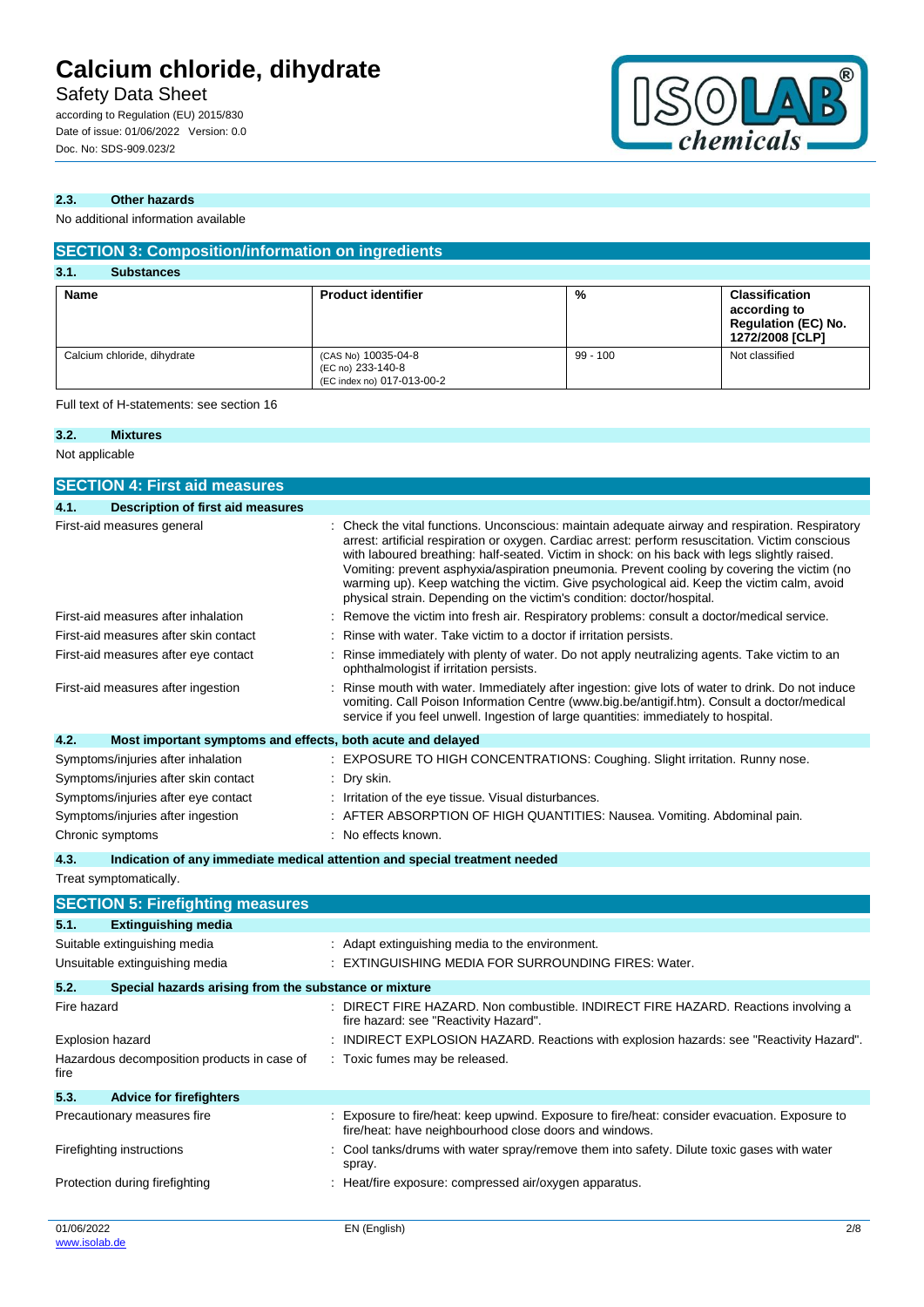Safety Data Sheet

according to Regulation (EU) 2015/830 Date of issue: 01/06/2022 Version: 0.0 Doc. No: SDS-909.023/2



|                                     | <b>SECTION 6: Accidental release measures</b>                       |                                                                                                                                                                                                                                                                                                                                                                                              |  |
|-------------------------------------|---------------------------------------------------------------------|----------------------------------------------------------------------------------------------------------------------------------------------------------------------------------------------------------------------------------------------------------------------------------------------------------------------------------------------------------------------------------------------|--|
| 6.1.                                | Personal precautions, protective equipment and emergency procedures |                                                                                                                                                                                                                                                                                                                                                                                              |  |
| 6.1.1.                              | For non-emergency personnel                                         |                                                                                                                                                                                                                                                                                                                                                                                              |  |
|                                     | Protective equipment                                                | Gloves. Safety glasses. Protective clothing. Dust cloud production: compressed air/oxygen<br>apparatus. See "Material-Handling" to select protective clothing.                                                                                                                                                                                                                               |  |
|                                     | Emergency procedures                                                | Mark the danger area. Prevent dust cloud formation. No naked flames. Wash contaminated<br>clothes. On contact with moisture/water: keep upwind. On contact with moisture/water: consider<br>evacuation.                                                                                                                                                                                      |  |
|                                     | Measures in case of dust release                                    | In case of dust production: keep upwind. Dust production: have neighbourhood close doors and<br>windows.                                                                                                                                                                                                                                                                                     |  |
| 6.1.2.                              | For emergency responders                                            |                                                                                                                                                                                                                                                                                                                                                                                              |  |
|                                     | Protective equipment                                                | Do not attempt to take action without suitable protective equipment. For further information<br>refer to section 8: "Exposure controls/personal protection".                                                                                                                                                                                                                                 |  |
| 6.2.                                | <b>Environmental precautions</b>                                    |                                                                                                                                                                                                                                                                                                                                                                                              |  |
|                                     | Avoid release to the environment.                                   |                                                                                                                                                                                                                                                                                                                                                                                              |  |
| 6.3.                                | Methods and material for containment and cleaning up                |                                                                                                                                                                                                                                                                                                                                                                                              |  |
| For containment                     |                                                                     | Contain released substance, pump into suitable containers. Consult "Material-handling" to<br>select material of containers. Plug the leak, cut off the supply. Knock down/dilute dust cloud<br>with water spray. Hazardous reaction: measure explosive gas-air mixture. Reaction: dilute<br>combustible gas/vapour with water curtain.                                                       |  |
|                                     | Methods for cleaning up                                             | Stop dust cloud by covering with sand/earth. Scoop solid spill into closing containers. See<br>"Material-handling" for suitable container materials. Clean contaminated surfaces with an<br>excess of water. Wash clothing and equipment after handling.                                                                                                                                     |  |
| Other information                   |                                                                     | Dispose of materials or solid residues at an authorized site.                                                                                                                                                                                                                                                                                                                                |  |
| 6.4.                                | Reference to other sections                                         |                                                                                                                                                                                                                                                                                                                                                                                              |  |
|                                     | For further information refer to section 13.                        |                                                                                                                                                                                                                                                                                                                                                                                              |  |
|                                     | <b>SECTION 7: Handling and storage</b>                              |                                                                                                                                                                                                                                                                                                                                                                                              |  |
| 7.1.                                | <b>Precautions for safe handling</b>                                |                                                                                                                                                                                                                                                                                                                                                                                              |  |
|                                     | Precautions for safe handling                                       | Comply with the legal requirements. Remove contaminated clothing immediately. Clean<br>contaminated clothing. Thoroughly clean/dry the installation before use. Avoid raising dust.<br>Keep away from naked flames/heat. Observe normal hygiene standards. Keep container tightly<br>closed. Carry operations in the open/under local exhaust/ventilation or with respiratory<br>protection. |  |
|                                     | Hygiene measures                                                    | Do not eat, drink or smoke when using this product. Always wash hands after handling the<br>product.                                                                                                                                                                                                                                                                                         |  |
| 7.2.                                | Conditions for safe storage, including any incompatibilities        |                                                                                                                                                                                                                                                                                                                                                                                              |  |
|                                     | Storage conditions                                                  | : Store in a well-ventilated place. Keep cool.                                                                                                                                                                                                                                                                                                                                               |  |
| Heat and ignition sources           |                                                                     | KEEP SUBSTANCE AWAY FROM: heat sources                                                                                                                                                                                                                                                                                                                                                       |  |
|                                     | Information on mixed storage                                        | KEEP SUBSTANCE AWAY FROM: metals. water/moisture.                                                                                                                                                                                                                                                                                                                                            |  |
| Storage area                        |                                                                     | Store in a dry area. Keep container in a well-ventilated place. Meet the legal requirements.                                                                                                                                                                                                                                                                                                 |  |
|                                     | Special rules on packaging                                          | SPECIAL REQUIREMENTS: hermetical. watertight. dry. clean. correctly labelled. meet the<br>legal requirements. Secure fragile packagings in solid containers.                                                                                                                                                                                                                                 |  |
|                                     | Packaging materials                                                 | SUITABLE MATERIAL: polyethylene. polypropylene. MATERIAL TO AVOID: stainless steel.<br>aluminium.                                                                                                                                                                                                                                                                                            |  |
| 7.3.                                | Specific end use(s)                                                 |                                                                                                                                                                                                                                                                                                                                                                                              |  |
| No additional information available |                                                                     |                                                                                                                                                                                                                                                                                                                                                                                              |  |
|                                     | <b>SECTION 8: Exposure controls/personal protection</b>             |                                                                                                                                                                                                                                                                                                                                                                                              |  |

**8.1. Control parameters**

No additional information available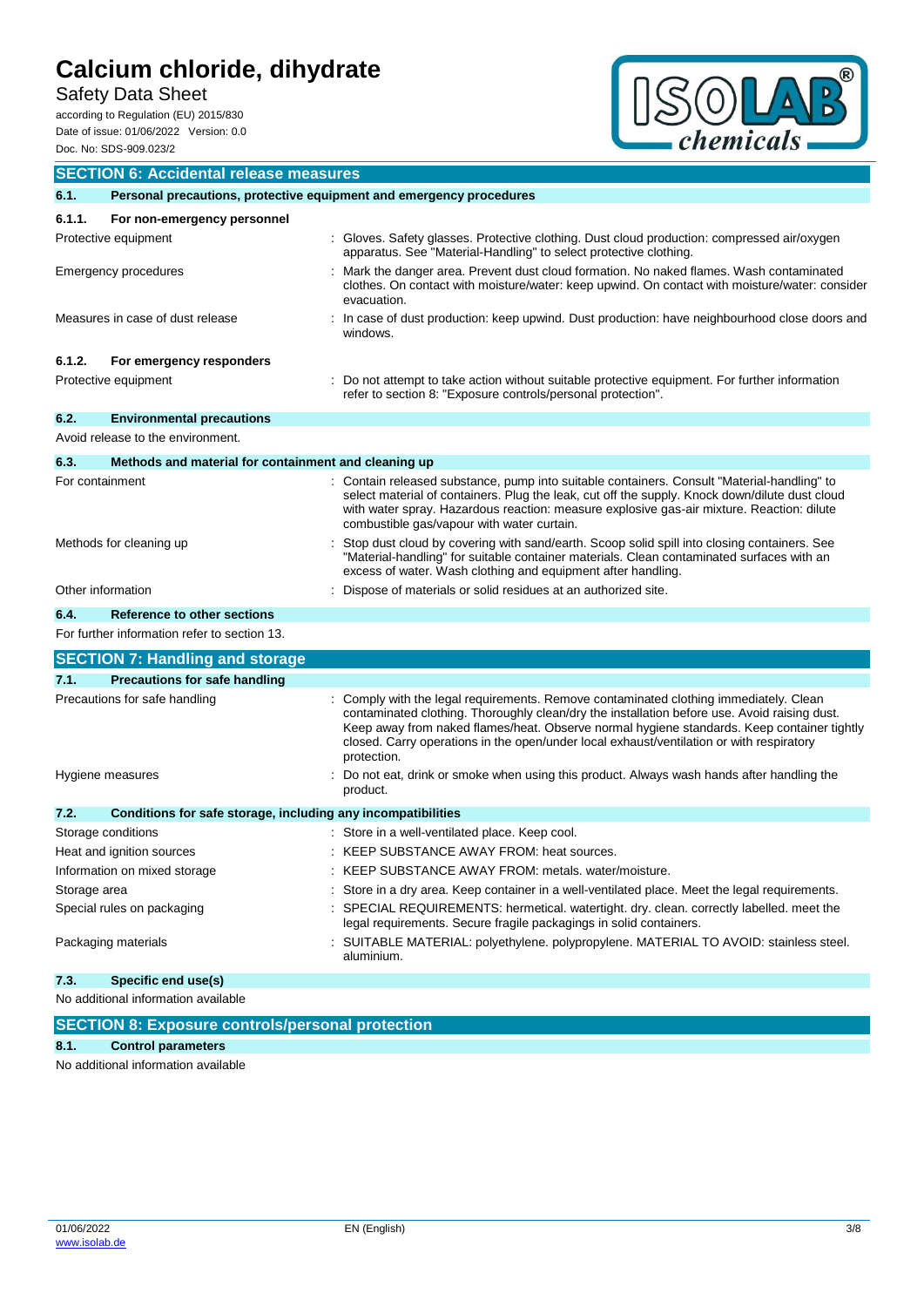## Safety Data Sheet

according to Regulation (EU) 2015/830 Date of issue: 01/06/2022 Version: 0.0 Doc. No: SDS-909.023/2

### **8.2. Exposure controls**

#### **Appropriate engineering controls:**

Ensure good ventilation of the work station.

#### **Personal protective equipment:**

#### Safety glasses.

### **Materials for protective clothing:**

GIVE EXCELLENT RESISTANCE: No data available. GIVE GOOD RESISTANCE: butyl rubber. neoprene. PVC. GIVE LESS RESISTANCE: No data available. GIVE POOR RESISTANCE: No data available

#### **Hand protection:**

Gloves

#### **Eye protection:**

Safety glasses. In case of dust production: protective goggles

#### **Skin and body protection:**

Protective clothing

#### **Respiratory protection:**

Dust production: dust mask with filter type P1



#### **Environmental exposure controls:**

Avoid release to the environment.

| <b>SECTION 9: Physical and chemical properties</b>            |                                                                                                            |     |
|---------------------------------------------------------------|------------------------------------------------------------------------------------------------------------|-----|
| Information on basic physical and chemical properties<br>9.1. |                                                                                                            |     |
| Physical state                                                | : Solid                                                                                                    |     |
| Appearance                                                    | Crystalline solid. Crystalline powder. Grains. Scales.                                                     |     |
| Molecular mass                                                | 147.01 g/mol                                                                                               |     |
| Colour                                                        | Colourless to white.                                                                                       |     |
| Odour                                                         | Odourless.                                                                                                 |     |
| Odour threshold                                               | No data available                                                                                          |     |
| pH                                                            | : 4.5 - 8.5 (50 g/l, H <sub>2</sub> O, 20 °C)                                                              |     |
| Relative evaporation rate (butylacetate=1)                    | No data available                                                                                          |     |
| Melting point                                                 | 176 °C                                                                                                     |     |
| Freezing point                                                | Not applicable                                                                                             |     |
| Boiling point                                                 | No data available                                                                                          |     |
| Flash point                                                   | Not applicable                                                                                             |     |
| Auto-ignition temperature                                     | Not applicable                                                                                             |     |
| Decomposition temperature                                     | No data available                                                                                          |     |
| Flammability (solid, gas)                                     | Non flammable                                                                                              |     |
| Vapour pressure                                               | No data available                                                                                          |     |
| Relative vapour density at 20 °C                              | No data available                                                                                          |     |
| Relative density                                              | : 1.85                                                                                                     |     |
| Density                                                       | : 1.85 g/cm <sup>3</sup> (20 $^{\circ}$ C)                                                                 |     |
| Solubility                                                    | Soluble in water. Soluble in ethanol. Soluble in acetic acid. Soluble in acetone.<br>Water: 1000 g/l (0°C) |     |
| Log Pow                                                       | No data available                                                                                          |     |
| Viscosity, kinematic                                          | No data available                                                                                          |     |
| Viscosity, dynamic                                            | No data available                                                                                          |     |
| <b>Explosive properties</b>                                   | No data available                                                                                          |     |
| 01/06/2022                                                    | EN (English)                                                                                               | 4/8 |

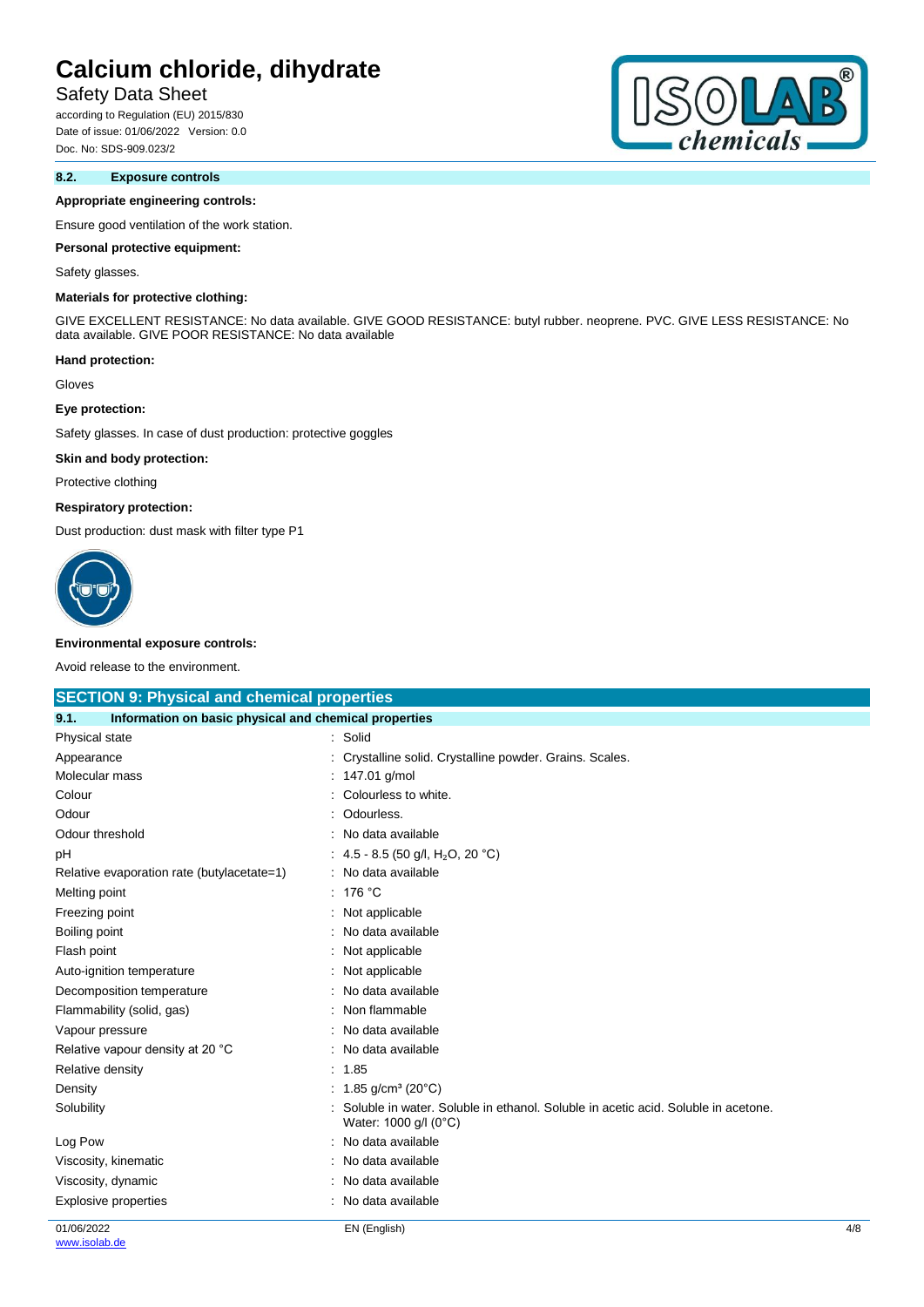## Safety Data Sheet

according to Regulation (EU) 2015/830 Date of issue: 01/06/2022 Version: 0.0 Doc. No: SDS-909.023/2



| DUC. INU. ODO-909.029/2          |                                |
|----------------------------------|--------------------------------|
| Oxidising properties             | $\therefore$ No data available |
| <b>Explosive limits</b>          | : Not applicable               |
| 9.2.<br><b>Other information</b> |                                |
| Minimum ignition energy          | : Not applicable               |
| VOC content                      | : Not applicable (inorganic)   |
| Other properties                 | : Hygroscopic.                 |

## **SECTION 10: Stability and reactivity**

#### **10.1. Reactivity**

Reacts exothermically with water (moisture). Reacts slowly on exposure to water (moisture) with (some) metals: release of highly flammable gases/vapours (hydrogen). On burning: release of toxic and corrosive gases/vapours (hydrogen chloride, chlorine). Reacts violently with (some) compounds.

| 10.2. | <b>Chemical stability</b>         |  |  |
|-------|-----------------------------------|--|--|
|       | Unstable on exposure to moisture. |  |  |

#### **10.3. Possibility of hazardous reactions**

No dangerous reactions known under normal conditions of use.

#### **10.4. Conditions to avoid**

None under recommended storage and handling conditions (see section 7).

#### **10.5. Incompatible materials**

No additional information available

#### **10.6. Hazardous decomposition products**

Under normal conditions of storage and use, hazardous decomposition products should not be produced.

| <b>SECTION 11: Toxicological information</b>  |                                |  |
|-----------------------------------------------|--------------------------------|--|
| Information on toxicological effects<br>11.1. |                                |  |
| Acute toxicity                                | : Not classified               |  |
| Calcium chloride, dihydrate (10035-04-8)      |                                |  |
| LD50 oral rat                                 | 1,000 mg/kg                    |  |
| Skin corrosion/irritation                     | Not classified<br>۰.           |  |
| Serious eye damage/irritation                 | Causes serious eye irritation. |  |
| Respiratory or skin sensitisation             | Not classified<br>÷            |  |
| Germ cell mutagenicity                        | Not classified<br>÷            |  |
| Carcinogenicity                               | Not classified<br>÷            |  |
| Reproductive toxicity                         | Not classified<br>÷            |  |
| STOT-single exposure                          | Not classified<br>÷            |  |
| STOT-repeated exposure                        | Not classified<br>÷            |  |
| Aspiration hazard                             | Not classified<br>۰            |  |
|                                               |                                |  |
| <b>SECTION 12: Ecological information</b>     |                                |  |

| 12.1.           | <b>Toxicity</b>                          |                                                                                                                                                                                                                                                                                                                                                            |
|-----------------|------------------------------------------|------------------------------------------------------------------------------------------------------------------------------------------------------------------------------------------------------------------------------------------------------------------------------------------------------------------------------------------------------------|
|                 | Ecology - general                        | : Not classified as dangerous for the environment according to the criteria of Directive<br>67/548/EEC. Not classified as dangerous for the environment according to the criteria of<br>Regulation (EC) No 1272/2008.                                                                                                                                      |
| Ecology - air   |                                          | : Not classified as dangerous for the ozone layer (Regulation (EC) No 1005/2009). Not included<br>in the list of fluorinated greenhouse gases (Regulation (EC) No 842/2006). TA-Luft Klasse<br>5.2.1.                                                                                                                                                      |
| Ecology - water |                                          | : For Flanders: maximum concentration in drinking water: 270 mg/l (calcium)(M.B. 28/1/2003).<br>Maximum concentration in drinking water: 250 mg/l (chloride) (Directive 98/83/EC). Not harmful<br>to fishes (LC50(96h) >1000 mg/l). Slightly harmful to invertebrates (Daphnia) (EC50 (48h): 100<br>- 1000 mg/l). Not harmful to algae (EC50 > 1000 mg/l). |
|                 | Calcium chloride, dihydrate (10035-04-8) |                                                                                                                                                                                                                                                                                                                                                            |
| LC50 fish 2     |                                          | 10650 mg/l (LC50; 96 h; Lepomis macrochirus)                                                                                                                                                                                                                                                                                                               |
|                 | EC50 Daphnia 1                           | 144 mg/l (EC50; 48 h; Daphnia magna)                                                                                                                                                                                                                                                                                                                       |

Threshold limit algae 1 3130 mg/l (EC50; 120 h; Diatomeae)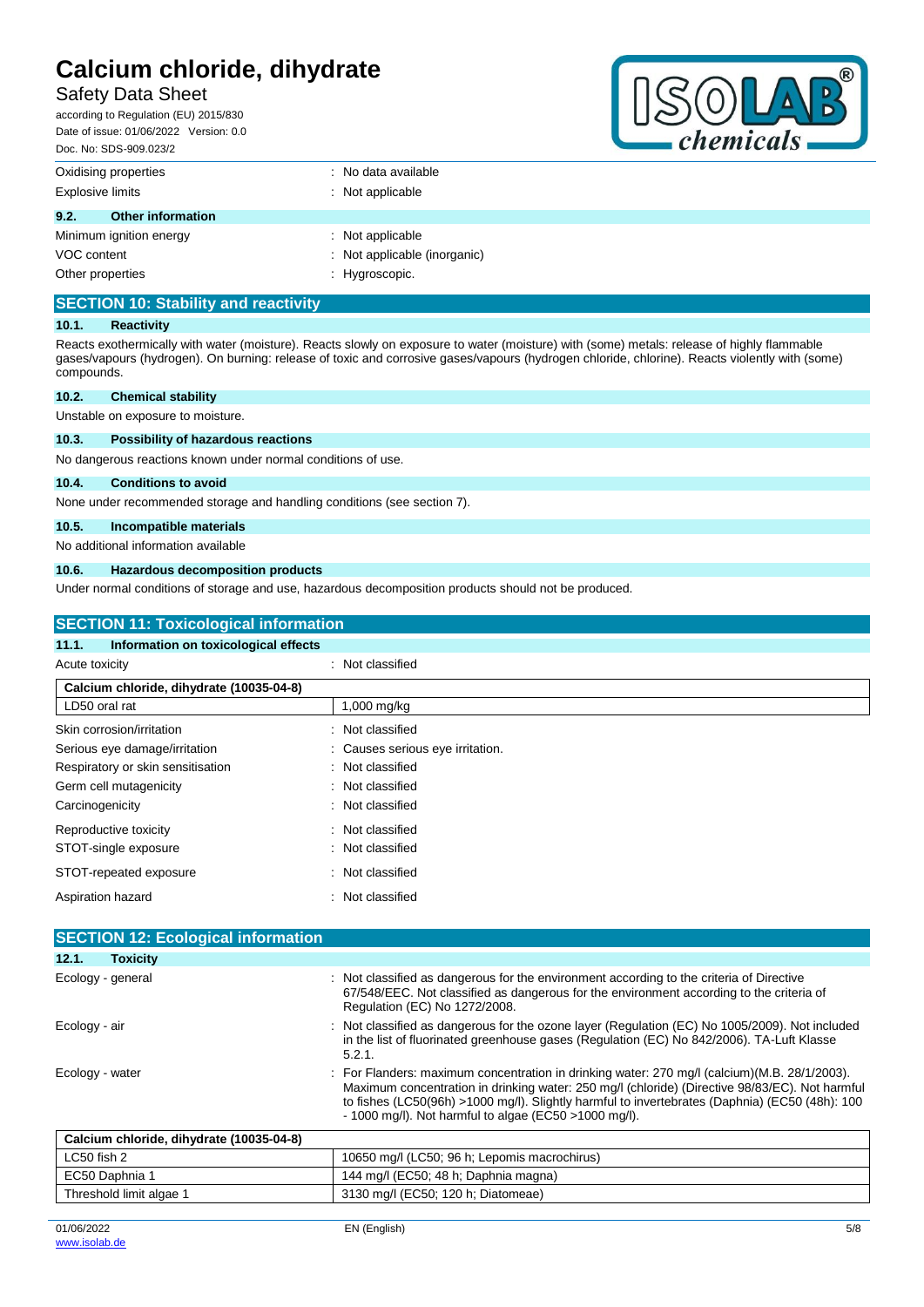## Safety Data Sheet

according to Regulation (EU) 2015/830 Date of issue: 01/06/2022 Version: 0.0 Doc. No: SDS-909.023/2



| 12.2.                                      | <b>Persistence and degradability</b>                                                                                     |                                                                                                                                                                                                                                                                                                                                                                                                                                                                                                                                                                                                                                                                                                                                                          |  |  |  |
|--------------------------------------------|--------------------------------------------------------------------------------------------------------------------------|----------------------------------------------------------------------------------------------------------------------------------------------------------------------------------------------------------------------------------------------------------------------------------------------------------------------------------------------------------------------------------------------------------------------------------------------------------------------------------------------------------------------------------------------------------------------------------------------------------------------------------------------------------------------------------------------------------------------------------------------------------|--|--|--|
|                                            | Calcium chloride, dihydrate (10035-04-8)                                                                                 |                                                                                                                                                                                                                                                                                                                                                                                                                                                                                                                                                                                                                                                                                                                                                          |  |  |  |
|                                            | Persistence and degradability<br>Biodegradability: not applicable. No (test)data on mobility of the substance available. |                                                                                                                                                                                                                                                                                                                                                                                                                                                                                                                                                                                                                                                                                                                                                          |  |  |  |
| ThOD                                       |                                                                                                                          | Not applicable (inorganic)                                                                                                                                                                                                                                                                                                                                                                                                                                                                                                                                                                                                                                                                                                                               |  |  |  |
| 12.3.                                      | <b>Bioaccumulative potential</b>                                                                                         |                                                                                                                                                                                                                                                                                                                                                                                                                                                                                                                                                                                                                                                                                                                                                          |  |  |  |
|                                            | Calcium chloride, dihydrate (10035-04-8)                                                                                 |                                                                                                                                                                                                                                                                                                                                                                                                                                                                                                                                                                                                                                                                                                                                                          |  |  |  |
|                                            | Bioaccumulative potential                                                                                                | Not bioaccumulative.                                                                                                                                                                                                                                                                                                                                                                                                                                                                                                                                                                                                                                                                                                                                     |  |  |  |
| 12.4.                                      | <b>Mobility in soil</b>                                                                                                  |                                                                                                                                                                                                                                                                                                                                                                                                                                                                                                                                                                                                                                                                                                                                                          |  |  |  |
|                                            | No additional information available                                                                                      |                                                                                                                                                                                                                                                                                                                                                                                                                                                                                                                                                                                                                                                                                                                                                          |  |  |  |
| 12.5.                                      | <b>Results of PBT and vPvB assessment</b>                                                                                |                                                                                                                                                                                                                                                                                                                                                                                                                                                                                                                                                                                                                                                                                                                                                          |  |  |  |
|                                            | No additional information available                                                                                      |                                                                                                                                                                                                                                                                                                                                                                                                                                                                                                                                                                                                                                                                                                                                                          |  |  |  |
| 12.6.                                      | Other adverse effects                                                                                                    |                                                                                                                                                                                                                                                                                                                                                                                                                                                                                                                                                                                                                                                                                                                                                          |  |  |  |
|                                            | No additional information available                                                                                      |                                                                                                                                                                                                                                                                                                                                                                                                                                                                                                                                                                                                                                                                                                                                                          |  |  |  |
|                                            | <b>SECTION 13: Disposal considerations</b>                                                                               |                                                                                                                                                                                                                                                                                                                                                                                                                                                                                                                                                                                                                                                                                                                                                          |  |  |  |
| 13.1.                                      | Waste treatment methods                                                                                                  |                                                                                                                                                                                                                                                                                                                                                                                                                                                                                                                                                                                                                                                                                                                                                          |  |  |  |
|                                            | Waste treatment methods                                                                                                  | : Dispose of contents/container in accordance with licensed collector's sorting instructions.                                                                                                                                                                                                                                                                                                                                                                                                                                                                                                                                                                                                                                                            |  |  |  |
| Product/Packaging disposal recommendations |                                                                                                                          | Remove waste in accordance with local and/or national regulations. Should not be landfilled<br>with household waste. Hazardous waste shall not be mixed together with other waste. Different<br>types of hazardous waste shall not be mixed together if this may entail a risk of pollution or<br>create problems for the further management of the waste. Hazardous waste shall be managed<br>responsibly. All entities that store, transport or handle hazardous waste shall take the<br>necessary measures to prevent risks of pollution or damage to people or animals.<br>Precipitate/make insoluble. Remove to an authorized dump (Class I). Treat using the best<br>available techniques before discharge into drains or the aquatic environment. |  |  |  |
|                                            | Additional information                                                                                                   | : LWCA (the Netherlands): KGA category 05. Hazardous waste according to Directive<br>2008/98/EC.                                                                                                                                                                                                                                                                                                                                                                                                                                                                                                                                                                                                                                                         |  |  |  |
|                                            | European List of Waste (LoW) code                                                                                        | 16 05 07* - discarded inorganic chemicals consisting of or containing dangerous substances                                                                                                                                                                                                                                                                                                                                                                                                                                                                                                                                                                                                                                                               |  |  |  |

## **SECTION 14: Transport information**

| In accordance with ADR / RID / IMDG / IATA / ADN |                |                |                |                |  |  |  |
|--------------------------------------------------|----------------|----------------|----------------|----------------|--|--|--|
| <b>ADR</b>                                       | <b>IMDG</b>    | <b>IATA</b>    | <b>ADN</b>     | <b>RID</b>     |  |  |  |
| <b>UN number</b><br>14.1.                        |                |                |                |                |  |  |  |
| Not applicable                                   | Not applicable | Not applicable | Not applicable | Not applicable |  |  |  |
| 14.2.<br>UN proper shipping name                 |                |                |                |                |  |  |  |
| Not applicable                                   | Not applicable | Not applicable | Not applicable | Not applicable |  |  |  |
| Not applicable                                   | Not applicable | Not applicable | Not applicable | Not applicable |  |  |  |
|                                                  |                |                |                |                |  |  |  |
| <b>Transport hazard class(es)</b><br>14.3.       |                |                |                |                |  |  |  |
| Not applicable                                   | Not applicable | Not applicable | Not applicable | Not applicable |  |  |  |
| Not applicable                                   | Not applicable | Not applicable | Not applicable | Not applicable |  |  |  |
| 14.4.<br><b>Packing group</b>                    |                |                |                |                |  |  |  |
| Not applicable                                   | Not applicable | Not applicable | Not applicable | Not applicable |  |  |  |
| 14.5.<br><b>Environmental hazards</b>            |                |                |                |                |  |  |  |
| Not applicable                                   | Not applicable | Not applicable | Not applicable | Not applicable |  |  |  |
| No supplementary information available           |                |                |                |                |  |  |  |

#### **14.6. Special precautions for user**

#### **- Overland transport**

Not applicable

### **- Transport by sea**

Not applicable

#### **- Air transport**

Not applicable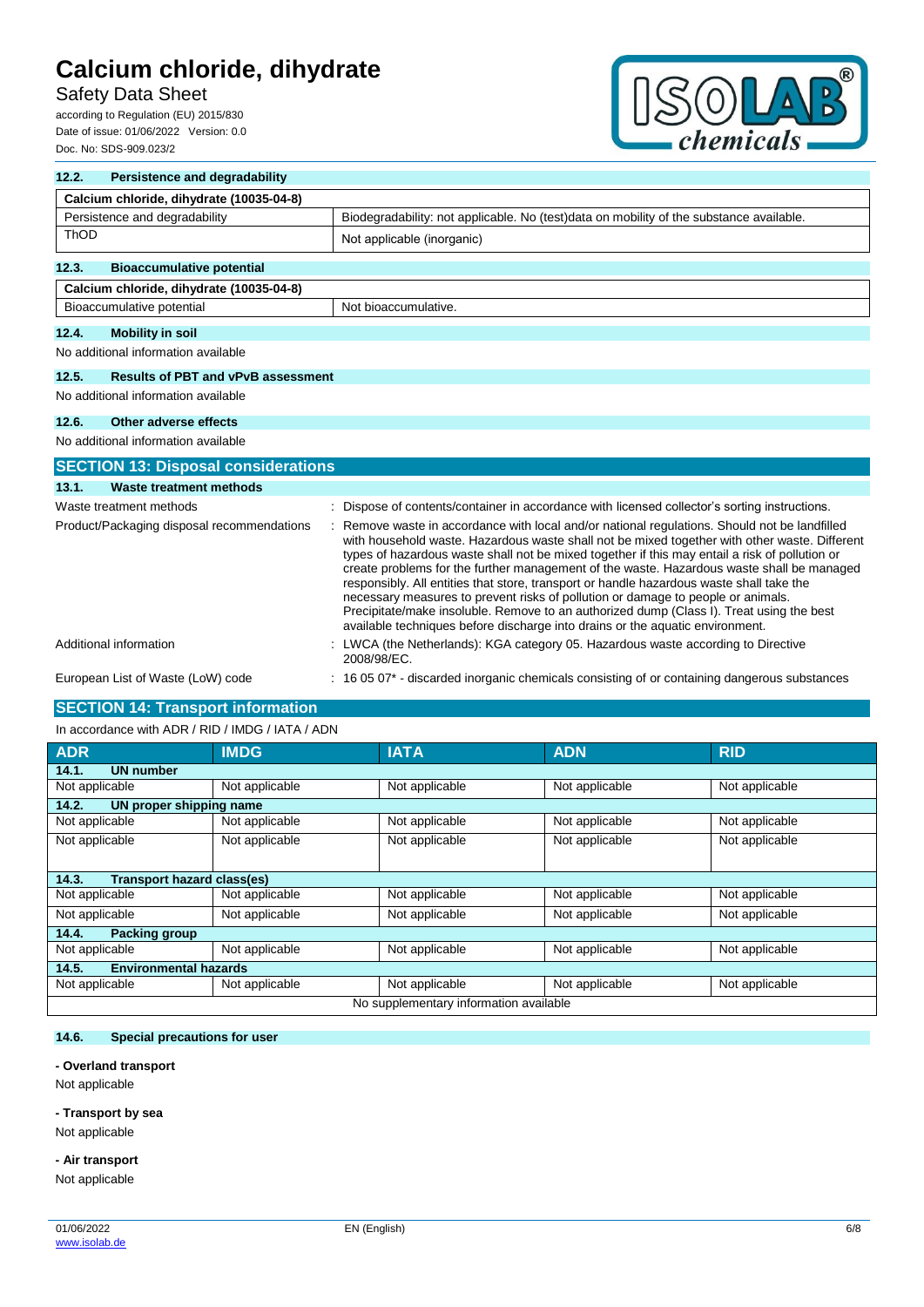## Safety Data Sheet

according to Regulation (EU) 2015/830 Date of issue: 01/06/2022 Version: 0.0 Doc. No: SDS-909.023/2

### **- Inland waterway transport**

Not applicable

### **- Rail transport**

Not applicable

| <b>NOT applicable</b>                                                          |                                                                                      |                                                                                                                     |
|--------------------------------------------------------------------------------|--------------------------------------------------------------------------------------|---------------------------------------------------------------------------------------------------------------------|
| 14.7.                                                                          | Transport in bulk according to Annex II of Marpol and the IBC Code                   |                                                                                                                     |
| Not applicable                                                                 |                                                                                      |                                                                                                                     |
|                                                                                | <b>SECTION 15: Regulatory information</b>                                            |                                                                                                                     |
| 15.1.                                                                          |                                                                                      | Safety, health and environmental regulations/legislation specific for the substance or mixture                      |
| 15.1.1.                                                                        | <b>EU-Regulations</b>                                                                |                                                                                                                     |
|                                                                                | No REACH Annex XVII restrictions                                                     |                                                                                                                     |
|                                                                                | Calcium chloride, dihydrate is not on the REACH Candidate List                       |                                                                                                                     |
|                                                                                | Calcium chloride, dihydrate is not on the REACH Annex XIV List                       |                                                                                                                     |
|                                                                                |                                                                                      |                                                                                                                     |
| <b>VOC content</b>                                                             |                                                                                      | Not applicable (inorganic)                                                                                          |
| 15.1.2.                                                                        | <b>National regulations</b>                                                          |                                                                                                                     |
| Germany                                                                        |                                                                                      |                                                                                                                     |
|                                                                                | VwVwS Annex reference                                                                | : Water hazard class (WGK) 1, low hazard to waters (Classification according to VwVwS, Annex<br>1 or 2; ID No. 220) |
| <b>WGK</b> remark                                                              |                                                                                      | Internal classification water polluting based on the R-phrases according to method VwVwS<br>(Anhang 3)              |
| 12th Ordinance Implementing the Federal<br>Immission Control Act - 12. BlmSchV |                                                                                      | : Is not subject of the 12. BlmSchV (Hazardous Incident Ordinance)                                                  |
| <b>Netherlands</b>                                                             |                                                                                      |                                                                                                                     |
|                                                                                | SZW-lijst van kankerverwekkende stoffen                                              | The substance is not listed                                                                                         |
|                                                                                | SZW-lijst van mutagene stoffen                                                       | The substance is not listed                                                                                         |
|                                                                                | NIET-limitatieve lijst van voor de voortplanting<br>giftige stoffen - Borstvoeding   | : The substance is not listed                                                                                       |
|                                                                                | NIET-limitatieve lijst van voor de voortplanting<br>giftige stoffen - Vruchtbaarheid | The substance is not listed                                                                                         |

## **15.2. Chemical safety assessment**

NIET-limitatieve lijst van voor de voortplanting

No chemical safety assessment has been carried out

## **SECTION 16: Other information**

| Abbreviations and acronyms: |  |
|-----------------------------|--|
|                             |  |

giftige stoffen – Ontwikkeling

| <b>ADN</b>  | European Agreement concerning the International Carriage of Dangerous Goods by Inland Waterways |
|-------------|-------------------------------------------------------------------------------------------------|
| <b>ADR</b>  | European Agreement concerning the International Carriage of Dangerous Goods by Road             |
| <b>ATE</b>  | <b>Acute Toxicity Estimate</b>                                                                  |
| <b>BCF</b>  | Bioconcentration factor                                                                         |
| <b>CLP</b>  | Classification Labelling Packaging Regulation; Regulation (EC) No 1272/2008                     |
| <b>IMDG</b> | International Maritime Dangerous Goods                                                          |
| <b>IATA</b> | International Air Transport Association                                                         |
| <b>LC50</b> | Median lethal concentration                                                                     |
| LD50        | Median lethal dose                                                                              |
| PBT         | Persistent Bioaccumulative Toxic                                                                |
| <b>RID</b>  | Regulations concerning the International Carriage of Dangerous Goods by Rail                    |
| <b>SDS</b>  | Safety Data Sheet                                                                               |
| vPvB        | Very Persistent and Very Bioaccumulative                                                        |

: The substance is not listed



 $^{\circledR}$ 

 $\overline{D}$ 

 $\partial \mathcal{L}$ 

hemicals